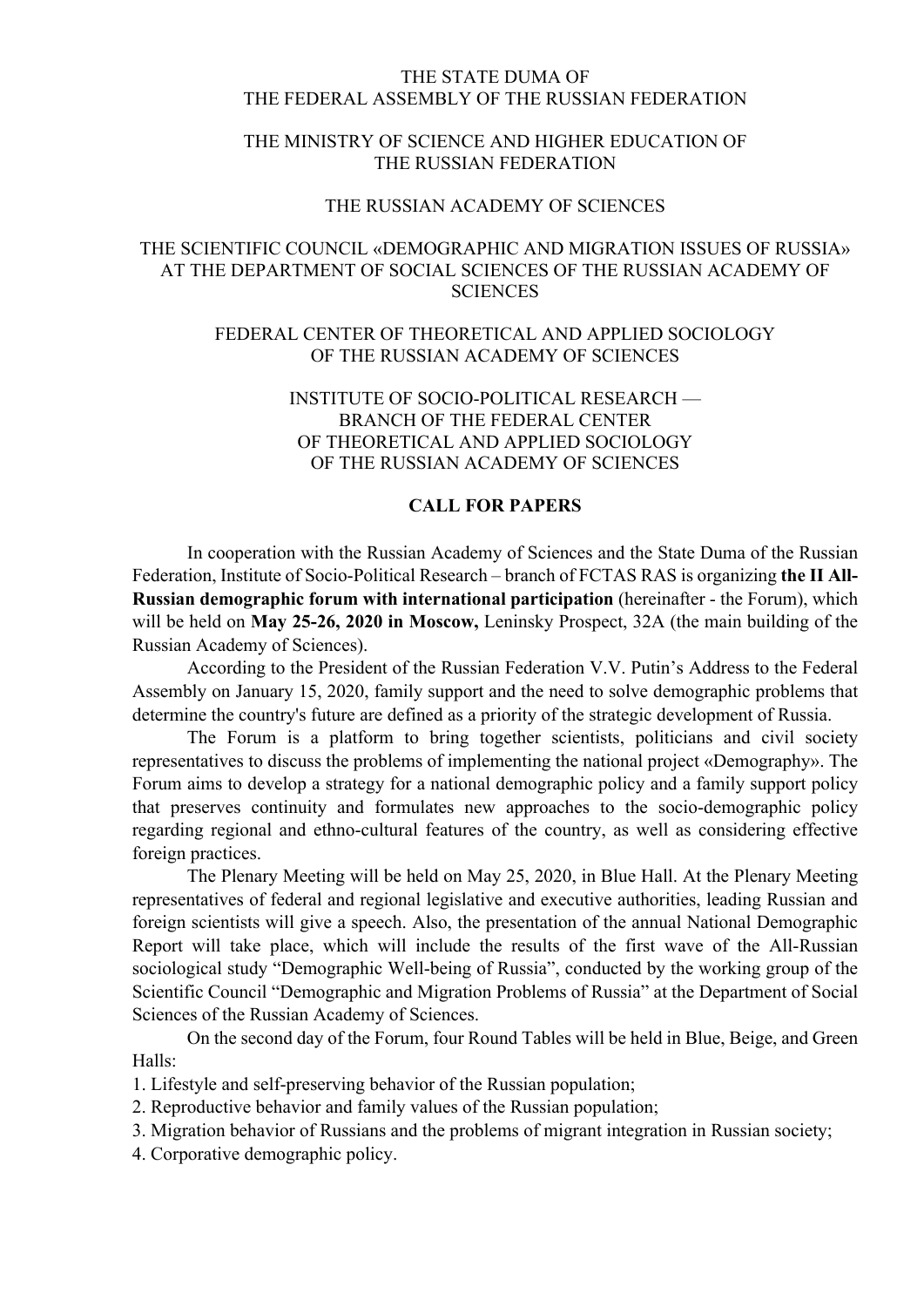The selection of scientific papers for round tables will be carried out by the Organizing Committee, which will consider all abstracts received by the published deadline to ensure that the proposed submission is relevant to the Forum.

The key speakers' research results will be presented.

The forum will end with the adoption of proposals and recommendations for improving the socio-demographic policy of the country, which will be sent to the state authorities of the Russian Federation.

Heads and representatives of the legislative and executive authorities of the subjects of the Russian Federation in charge of the implementation of the national project «Demography», representatives of the scientific and expert community, journalists, civil society representatives are invited to participate in the Forum.

It is planned to publish a collection of materials of the Forum in the series of the scientific publication «Demography. Sociology. Economics», which will be included in the Russian Science Citation Index (RSCI).

For submission, please, use the electronic form of application (Appendix No. 1) and follow the requirements for a paper (Appendix No. 2). Filled application forms and papers please do send to email: rostovskaya.tamara@mail.ru. **Submission Deadline is 15 March 2020.**

For any question, please email to

Doctorate in Sociology, Prof. Rostovskaya Tamara Kerimovna, + 7-905-558-97-91, email: rostovskaya.tamara@mail.ru Doctorate in Economics, Prof. Ivanova Alla Efimovna  $+ 7-916-543-83-90$ , email: ivanova-home@yandex.ru

Participants will be responsible for their travel and accommodation expenses.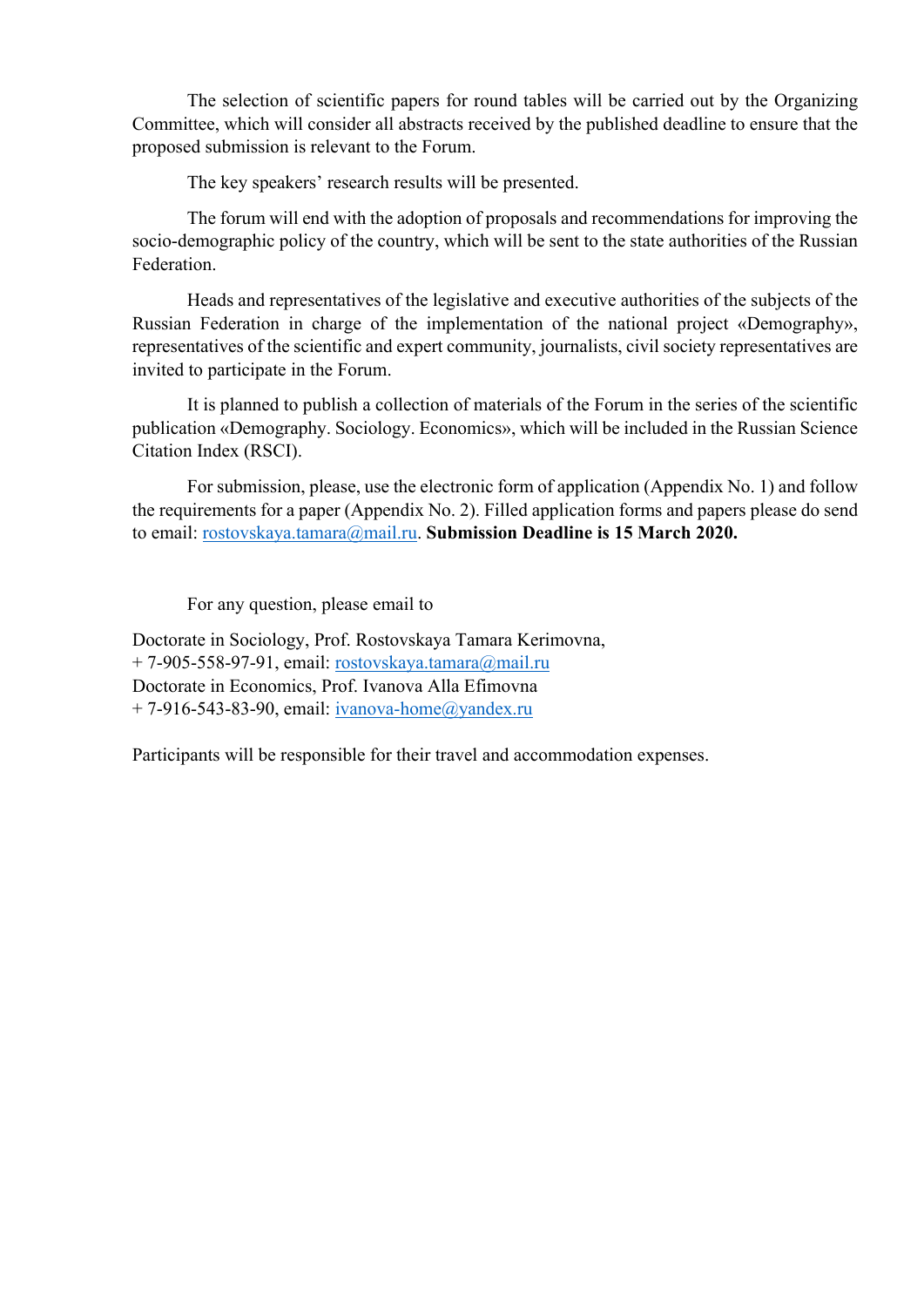# **Application Form**

| Full name                 |  |
|---------------------------|--|
| Scientific degree, title, |  |
| position                  |  |
| Place of work, position   |  |
| E-mail                    |  |
| Phone number              |  |
| Are you planning to be a  |  |
| key speaker?              |  |
|                           |  |
| Topic of speech           |  |
| In which section are you  |  |
| planning to present a     |  |
| paper?                    |  |
|                           |  |
| Topic of presentation     |  |
| technical<br>Special      |  |
| requests                  |  |